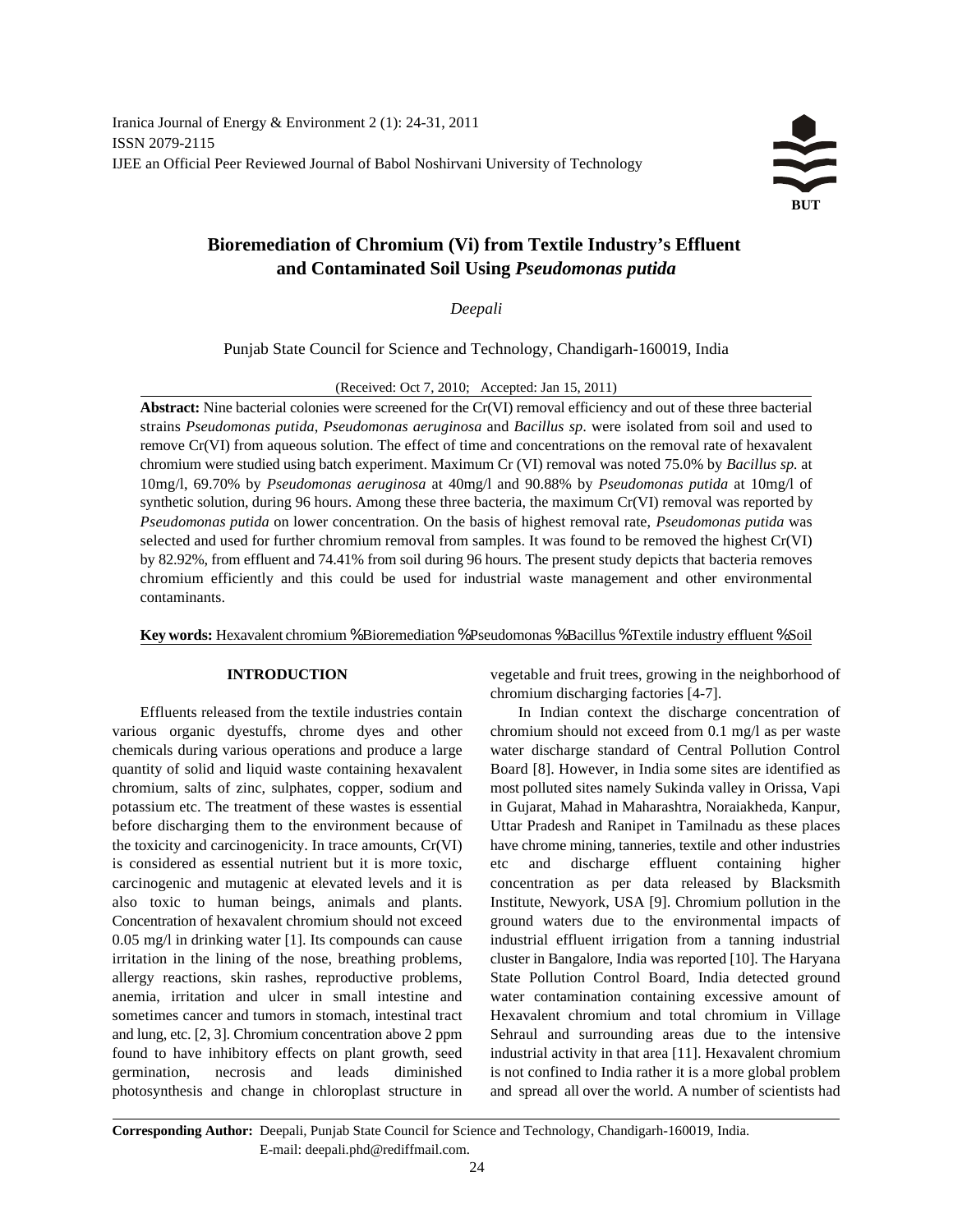worked in different part of world and found a dreadful potential alternative to existing technologies for recovery situation of chromium contamination. In West Berkeley, of heavy metals from industrial wastes. This is an attempt hexavalent chromium occurs in the groundwater as a to explore innovative, cost effective and environment result of historical industrial activities [12]. It was friendly technology for the bioremediation of Cr (VI) observed the chromium pollution in drinking water of contamination using microorganisms. certain wells in Jinzhou, China due to Jinzhou iron alloy plant [13]. It was found chromium contamination in **MATERIALS AND METHODS** groundwater of the Ljubijansko Poije aquifer in Slovenia due to industries in near by area  $[14]$ . For the bioremediation of  $Cr(VI)$ , soil samples were

clean up heavy metal contamination such as industry (Rishabh Valvleen Ltd.), at Bahadarabad, excavation/pumping of the contaminated material, Hardwar, India and the effluent samples were taken from addition of chemical reductant, precipitation followed by the effluent treatment plant (ETP) of the same industry. sedimentation, or ion exchange and/or adsorption. These The samples were transported to laboratory at 4°C as in methods suffer from some drawback such as high capital accordance with the standard methods [31]. Analysis of and operational costs or the treatment and disposal of the physico-chemical characteristics in soil was done by residual metal sludge. Conventional treatment preparing 1: 5 soil suspension by taking 20 g of soil in 100 technologies become less effective and more expensive ml of aerated distilled water and shaking mechanically for when metal concentrations are in range of 10-100mg/l [15]. one hour. However, non-conventional technologies are proved to be effective in removal of metal under this range such as **Analysis of the Effluent and Soil Samples:** The 99.9% of chromium was removed in the 10 mg/l chromium physicochemical parameters (pH, Colour, Electrical solution by Bengal Gram (*Cicer arientinum*) husk [16]. Conductivity (EC), Chemical Oxygen Demand (COD), Hence, conventional and less effective physico-chemical Biological Oxygen Demand (BOD), Total solids (TS), methods are being replaced by the more effective Chlorides, Sulphates, Nitrates, Phosphates, hardness, biological methods such as biosorption for the removal of calcium, magnesium, sodium, potassium and heavy metal hexavalent chromium from aqueous solution [16], ions) were determined as soon as the samples were biostimulation for the Cr(VI) [17], bioreduction for the brought to the laboratory. pH was determined by Cr(VI) contamination in soil and ground water by Cr(VI) electronic digital pH meter (Model-Century CP 901). EC reducing bacteria, *Shewanella oneidensis* MR-1 [18] etc., was determined by digital conductivity meter (Model-P/N which include the use of eco-friendly and easily available 44600-00 Hach maker). DO was determined by Winkler's materials such as sea weed [19], algal biomass [20], husk iodometric methods while COD was determined by reflux of *Cicer arientinum* [16], *Eucalyptus* bark [21], oyster method. Chlorides and sulphates were determined by shells, cedar bark, vermiculite, cocoa shells and peanut titrimetric method and turbidity method, respectively. shells [22], Cocolumber (*Cocos nucifera*) sawdust [23] Nitrate and phosphates were quantifies by using that can remove hexavalent chromium actively and Spectrophotometer (Model-Spectronic 21 D Milton Roy economically. A number of studies are reported on the Company). Hardness, calcium and magnesium were removal of chromium by *Psudomonas sp. Pseudomonas* analyzed by titrimetric method. Sodium and potassium sp. was used to remove Cr(VI), Cu(II), Cd(II) and Ni(II) were used by using Flame photometer (Model Toshniwal [24, 25]. In another study, *Pseudomonas aeruginosa* was TMF 45). used for the removal of Cr, Cu, Mn and Zn [26], while, In soil samples nitrogen was determined by Kjeldahl Murugesan and Maheswari used *Pseudomonas* sp for method and organic carbon and organic matter were the removal of Cr(VI) [27]. Removal efficiency of Cr(VI) determined by Walkey and Black methods. Different metal by *Bacillus subtilis, Pseudomonas aeruginosa* was ions in the effluent and soils samples were determined by also observed by some workers [28,29]. Cr(VI) removal Atomic Absorption Spectrophotometer (Model-Perkin efficiency was also observed in *Bacillus sp.* and Elmer 3110) except Cr (VI) analysed by UV *Pseudomonas fluorescens* [30]. These bacteria were found spectrophotometer as per standard methods [31]. For very effective in bioremediation of heavy metals because metals are directly or indirectly involved in all aspects of and soil sample was digested with HF (10 ml) and Aqua microbial growth, metabolism. Bioremediation of heavy regia (1 ml) as per method described by Berrow and metals by bacterial cells has been recognized as a Mitchell [32].

Many technologies are being developed and used to collected from the dumping site and nearby areas of textile

metals analysis effluent sample was digested with HNO<sub>3</sub>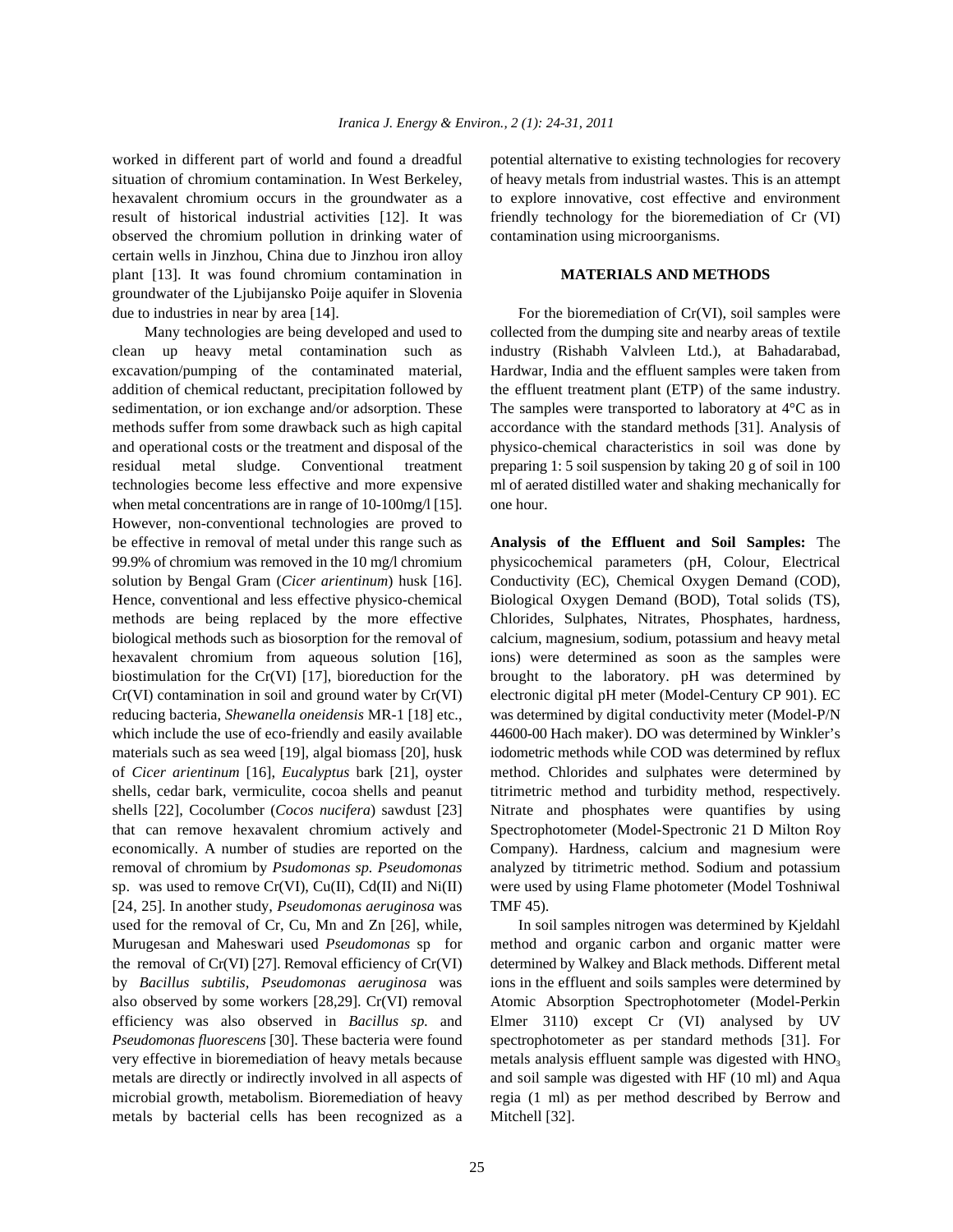| Table 1: Selection of suitable bacterial isolates |                         |                            |  |  |
|---------------------------------------------------|-------------------------|----------------------------|--|--|
| S. No.                                            | Cr Concentration        | <b>Bacterial Colonies</b>  |  |  |
| 1.                                                | $50.0$ mg/l             | B1, B2, B3, B4, B5, B6, B9 |  |  |
| 2.                                                | $100.0 \,\mathrm{mg}/l$ | B2, B4, B5, B7, B8, B9     |  |  |
| 3.                                                | $150.0 \text{ mg}/1$    | B2, B3, B5, B9             |  |  |
| 4.                                                | $200.0 \text{ mg}/1$    | Nil                        |  |  |
| 5.                                                | $250.0 \text{ mg}/1$    | Nil                        |  |  |

*Iranica J. Energy & Environ., 2 (1): 24-31, 2011*

Most efficient bacterial colonies: B2, B5 and B9

(Hi Media Laboratory, Mumbai) was taken in a 250 ml *species*; B5-*Pseudomonas aeruginosa* and B9 conical flask having different concentrations of *Pseudomonas putida.* Bacterial cultures were prepared by hexavalent chromium (50, 100, 150, 200 and 250 mg/l) and these bacterial colonies for bio-remediation experiment. further, 10 g of soil contaminated with textile industry's effluent was added for the isolation of microbes and kept **Growth Studies:** The bacterial growth was quantified in in incubator for 24 hours at 28  $^{\circ}$ C for the growth of terms of optical density (OD) in the culture medium (100 microbes. After incubation, samples from the conical ml) taken in side arm flask with the addition of 2 ml of flasks were plated for the isolation of bacteria using  $Cr(VI)$  solutions having concentrations of 10, 20, 30, 40 nutrient agar media. The isolation was carried out by pour and 50 mg/l, by measuring the absorbance at 690 nm plate method, based on dilution principle. against a blank, taken at regular intervals of 24 hours as

**Isolation of Bacteria:** Nutrient agar medium (Hi Media metal served as control. Laboratory, Mumbai) was used for the isolation of bacteria from the soil sample. Serial dilutions from 10G<sup>1</sup> to **Effect of Time and Concentration on Cr(VI) Removal:**  $10<sup>67</sup>$  were prepared by pipetteing appropriate amount of water suspension in 1 ml of sample. Then 1 ml of aliquot (synthetic solutions) were prepared by dissolving 0.1414 from 10G<sup>4</sup> to 10G<sup>7</sup> dilutions were pipetted into sterilized g of potassium dichromate (K<sub>2</sub>Cr<sub>2</sub>O<sub>7</sub>) in 1000 ml of distilled from  $10G<sup>4</sup>$  to  $10G<sup>7</sup>$  dilutions were pipetted into sterilized petri dishes and 20 ml of nutrient agar having a water. Bacterial culture was inoculated and kept in shaker temperature of  $45^{\circ}$ C  $\pm$  1°C was poured. The plates were incubator at 30°C for 24, 48, 72 and 96 hours at 120 rpm. 10 rotated slowly clockwise and anticlockwise at least 5 times ml sample was withdrawn using sterilized pipette at to mix the suspension with agar. The plating was done in regular time intervals of 24 hours and all the samples were duplicate for each dilution. After solidification of agar, the stored at  $4^{\circ}$ C for 6 hours before analysis of Cr(VI). 2 ml of plates were incubated at 28-30°C in an inverted position bacterial culture (@2.5 x 10<sup>5</sup> cfu/ml) was also inoculated in for 3 days. The plates were removed after completion of 100 ml of sterile effluent and soil suspension (1:5 in incubation period. sterilized distilled water) and quantified for Cr(VI). This

metal toxicity was determined using a total of nine from effluent and soil samples. colonies, which were isolated from the selected soil The Cr(VI) concentrations in samples were samples, only three bacterial colonies B2, B5 and B9 show determined colorimetrically by using spectrophotometer maximum tolerance even at 150.0 mg/l of Cr (VI) solution (Model-Spectronic 21D, Milton Roy Company) at 540 nm (Table 1). These bacterial colonies namely B2, B5 and B9 by diphenylcarbazide (DPC) method [31, 35]. were used for bio-remediation of Cr (VI) from effluent and contaminated soil. **RESULTS AND DISCUSSION**

**the Bio-remediation:** The bacterial colonies were treatment plant (ETP) of textile industry and soil samples identified on the basis of morphological characteristics were collected from the dumping site of the same like shape, size and biochemical tests such as oxidase test, industry and analyzed for physico-chemical properties.

**Isolation and Identification of Bacteria oxidation fermentation glucose test and starch agar test Preparation of Nutrient Broth:** 100 ml of nutrient broth [33]: These colonies were identified as B2-*Bacillus*

per standard method [34]. The medium without addition of

Five concentrates of Cr(VI)10, 20, 30, 40 and 50 mg/l **Selection of Bacterial Isolates:** Bacterial sensitivity to sample was also withdrawn for analysis of Cr(VI) removal was kept in incubator at 30°C for 96 hours. Then 10 ml of

**Characteristics of Different Bacterial Isolates Used for** The effluent sample was taken from the effluent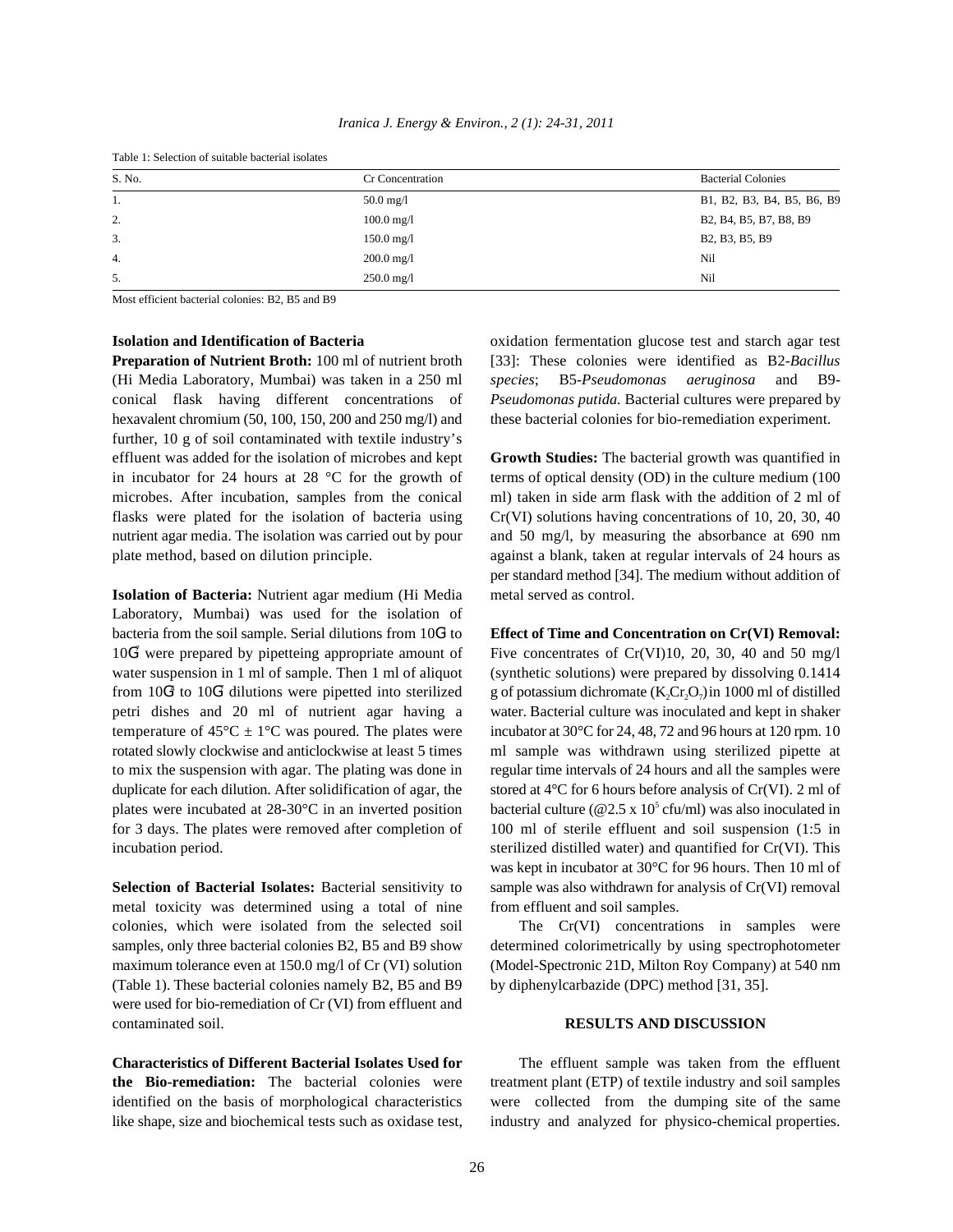| Sample no. | Parameters           | Effluent              | Soil                     |
|------------|----------------------|-----------------------|--------------------------|
| 1.         | Color                | <b>Bluish Black</b>   | Reddish brown            |
| 2.         | 24.93±3.62           | $(19.40 - 29.20)$     | 38.00±1.78               |
|            |                      |                       | $(36.00 - 41.00)$        |
| 3.         | Moisture content (%) | $\overline{a}$        | $5.06 \pm 0.80$          |
|            |                      |                       | $(3.95 - 6.24)$          |
| 4.         | $E.C. (\mu S/cm)$    | 6994.33±40.82         | 980.33±124.74            |
|            |                      | $(6917.00-7032.00)$   | $(825.5 - 1170.4)$       |
| 5.         | <b>TS</b>            | 5224.97±110.61        | $(5103.24 - 5331.00)$    |
|            |                      |                       | $\overline{\phantom{a}}$ |
| 6.         | pH                   | $7.30 \pm 0.05$       | 7.86±0.032               |
|            |                      | $(7.20 - 7.35)$       | $(7.82 - 7.90)$          |
| 7.         | Alkalinity           | $676.95 \pm 6.28$     | $1167.80 \pm 7.20$       |
|            |                      | $(668.50 - 679.26)$   | $(1160.30 - 1174.65)$    |
| 8.         | DO                   | ND                    | --                       |
| 9.         | <b>BOD</b>           | $1373.42 \pm 15.20$   |                          |
|            |                      | $(1354.30-1392.0)$    | --                       |
| 10.        | COD                  | 3985.98±14.78         |                          |
|            |                      | $(3960.60 - 4003.66)$ |                          |
| 11.        | Nitrate              | $16.79 \pm 3.85$      |                          |
|            |                      | $(12.48 - 23.42)$     | 69.96±17.88              |
|            |                      | $(48.44 - 90.75)$     |                          |
| 12.        | Phosphate            | ND                    | $9.68 \pm 2.43$          |
|            |                      | $(7.53 - 12.20)$      |                          |
| 13.        | Sulphates            | $35.15 \pm 3.43$      |                          |
|            |                      | $(30.48 - 40.70)$     | 2654.00±2.66             |
|            |                      | $(2648.00 - 2659.00)$ |                          |
| 14.        | Chlorides            | $217.90 \pm 7.16$     |                          |
|            |                      | $(209.60 - 226.00)$   | 995.00±20.04             |
|            |                      | $(980.00 - 1025.00)$  |                          |
| 15.        | Hardness             | $1771.53 \pm 41.03$   |                          |
|            |                      | $(1709.91 - 1810.6)$  |                          |
| 16.        | Calcium              | 427.06±7.64           | 4025.40±.337.45          |
|            |                      | $(417.25 - 437.3)$    | $(3728.67 - 4623.3)$     |
| 17.        | Magnesium            | $172.47 \pm 7.37$     | 2838.79±96.93            |
|            |                      | $(164.20 - 185.00)$   | $(2721.20 - 2924.0)$     |
| 18.        | Sodium               | $222.82 \pm 6.41$     | 185.98±32.06             |
|            |                      | $(214.74 - 231.75)$   | $(152.85 - 240.30)$      |
| 19.        | Potassium            | $19.88 \pm 2.74$      | 126.53±38.64             |
|            |                      | $(15.90 - 23.50)$     | $(86.84 - 175.65)$       |
| 20.        | Organic Matter (%)   | $-$                   | $2.45 \pm 0.011$         |
|            |                      |                       | $(2.43 - 2.46)$          |
| 21.        | Organic carbon (%)   |                       | $1.42 \pm 0.002$         |
|            |                      |                       | $(1.41 - 1.42)$          |
| 22.        | Kjeldahl-Nitrogen    |                       | $13.50 \pm 0.818$        |
|            |                      |                       | $(13.20 - 13.80)$        |

# *Iranica J. Energy & Environ., 2 (1): 24-31, 2011*

Table 2: Average values of selected physico-chemical parameters of textile industry effluent and soil (All values are Mean ±SD and range for four observations

Table 3: Average values of metals in effluent of textile industry and soil (All values are Mean ±SD and range for four observations each)

| Sample no.       | Metals         | Effluent $(mg/l)$ | Soil $(\mu g/g)$      |
|------------------|----------------|-------------------|-----------------------|
| 1.               | Cr             | $2.38 \pm 0.005$  | $568.00\text{±}4.163$ |
|                  |                | $(2.37 - 2.38)$   | $(562 - 572)$         |
| 2.               | Fe             | $1.70 \pm 0.017$  | $308.40 \pm 3.02$     |
|                  |                | $(1.65-1.74)$     | $(298-332.12)$        |
| 3.               | Mn             | $0.57 \pm 0.005$  | $668.80\pm0.559$      |
|                  |                | $(0.56 - 0.57)$   | $(668.43 - 669.09)$   |
| $\overline{4}$ . | Cu             | $0.01 \pm 0.004$  | $109.54 \pm 0.315$    |
|                  |                | $(0.007 - 0.015)$ | $(109.12 - 109.85)$   |
| 5.               | Pb             | ND                | $191.25 \pm 19.35$    |
|                  |                |                   | $(175-208)$           |
| 6.               | C <sub>d</sub> | $0.018 \pm 4.472$ | $83.62 \pm 0.119$     |
|                  |                | $(0.012 - 0.022)$ | $(83.48 - 83.75)$     |
| 7.               | Ni             | ND                | ND                    |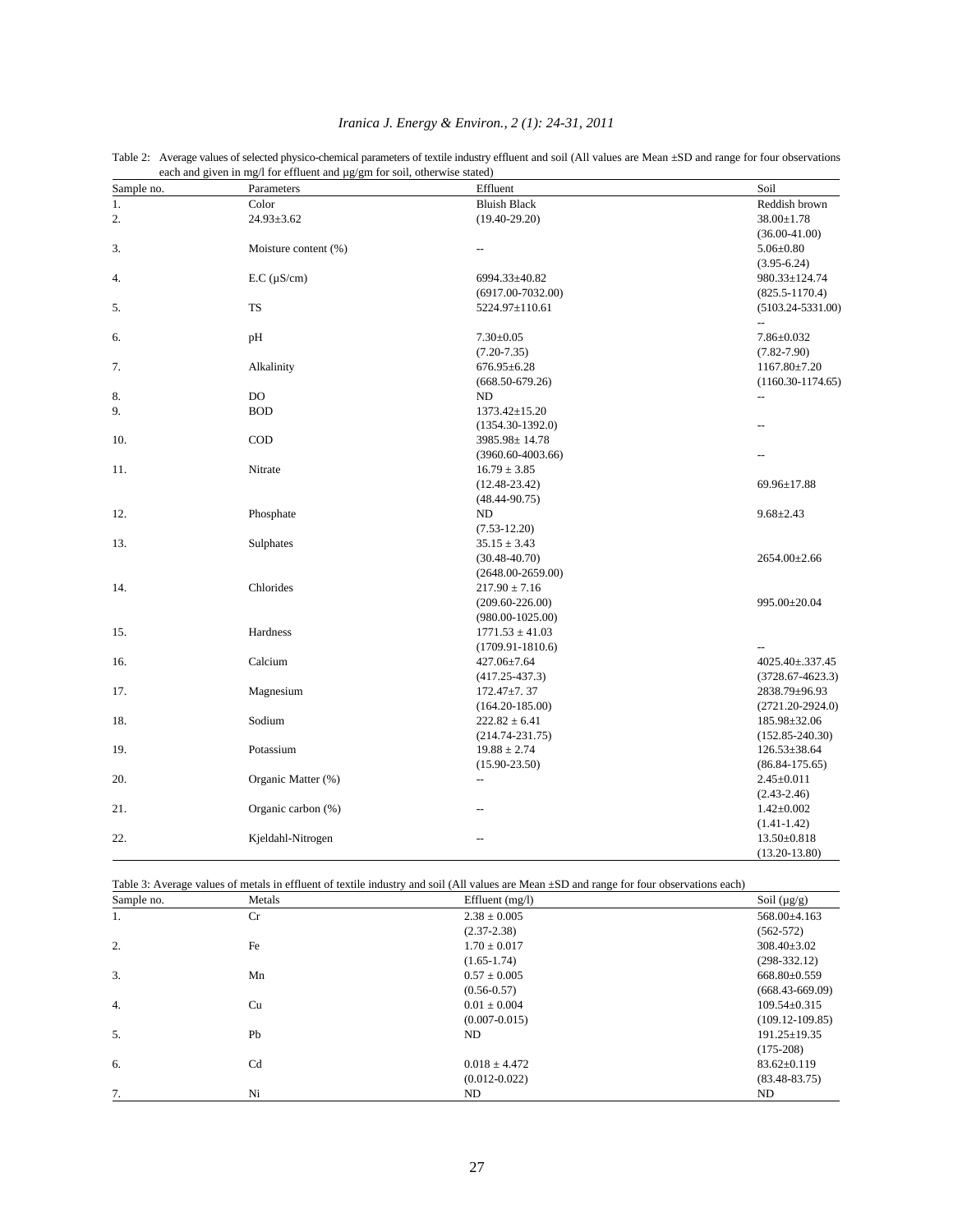The pH of the effluent and soil was 7.30 and 7.86, respectively and the effluent was characterized by a high biological oxygen demand and chemical oxygen demand (Table 2). Higher values of BOD and COD were observed in effluent as 1373.42 and 3985.98mg/l, respectively. A high value of BOD and COD will cause depletion of dissolved oxygen in water [36]. Higher values of hardness were also observed. The bacterial cultures exhibited removal even at higher levels of Cr (VI) and the bacterial growth decreased with increase in the metal concentration.

Similarly, effluent and soil samples were analyzed for heavy metals (Table 3). The average concentrations of Fig. 1: Cr (VI) removal by different bacterial strains from heavy metals were reported within the permissible limits synthetic solution during 96 hours except chromium.

**Removal of Cr (VI) from Synthetic Samples:** Nine different bacterial species were screened on the basis of morphological characteristics which grew in 10-50 mg/l of Cr(VI) concentration. Out of these, three bacterial species i.e. *Bacillus sp., Pseudomonas aeruginosa and Pseudomonas putida* showed maximum tolerance even at 50.0 mg/l of Cr(VI) and isolated for experiment. After screening, *Pseudomonas putida* was found capable to remove chromium and used for further study. It showed consistent growth, both in nutrient broth and nutrient broth containing  $K_2Cr_2O_7$ .

**Solution:** The data was observed for the uptake of Cr metal ions vs contact time for different concentrations area; while decrease in adsorption may be due to intra- (10, 20, 30, 40 and 50 mg/l) at natural pH, up to 96 hours. particle diffusion process dominating over adsorption The metal removal efficiency increased with increase in [38]. time. However, a remarkably increased in percent Cr(VI) removal was estimated 75.0 ± 2.27% by *Bacillus sp.* at **Effect of Concentration on Removal of Cr (VI) in** 10mg/l, 69.70 ± 0.80% by *Pseudomonas aeruginosa* at **Synthetic Solution:** Most of the hexavalent 40mg/l and 90.88 ± 0.87 % by *Pseudomonas putida* at chromium (90.88%) absorbed by *Pseudomonas* 10mg/l of test concentrations, during 96 hours (Fig. 1). *putida* from synthetic Cr (VI) solution at 10 mg/l during *Bacillus sp.* and *Pseudomonas aeruginosa* removed 96 hours of incubation period (Fig. 1) and it was found considerable amount of chromium ions and showed that with the increase in concentration the metal significant efficiency for bioremediation. However, removal efficiency gradually decreased. This is because *Pseudomonas putida* showed highest removal of Cr(VI), of microbial population in the system can affect chromium corresponding to increase in time and reached a maximum removal due to saturation of metal binding sites of the value at a particular time; which is termed as equilibrium biosorbent. time that was 96 hours. Thereafter, the removal efficiency Thus, sorption increased with increase in becomes constant. At equilibrium, removal of metal ions concentration as long as binding sites were available. Cr attains a constant value because adsorption and binding was rapid initially, but also reaches capacity or desorption balance each other [37]. Another explanation equilibrium afterwards [39]. In a previous study it was was given for the initial rise in adsorption of Cr(VI) ions found the maximum metal removal by 80.16% at 10 mg/l that it is due to bigger driving force and lesser surface of Cr (VI) through *Pseudomonas sp.*, after 72 hours and





**Effect of Time on Removal of Cr (VI) in Synthetic synthetic solution during 96 hours** Fig. 2: Growth pattern of different bacterial strains in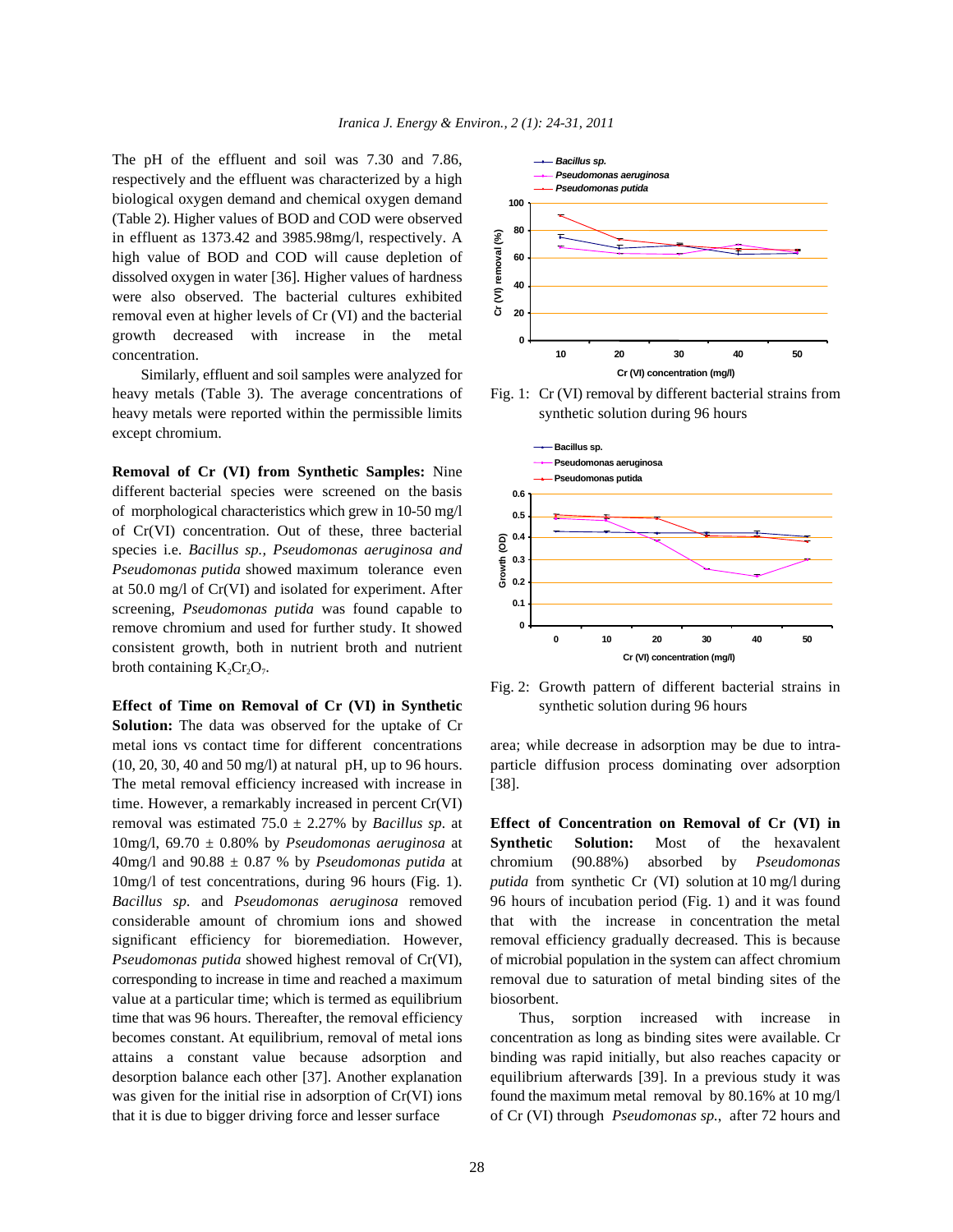|            |                               |                   | Percent removal (%) |                   |                   |                   |
|------------|-------------------------------|-------------------|---------------------|-------------------|-------------------|-------------------|
| Sample no. | Initial Cr (VI) concentration |                   | $24$ hrs            | 48 hrs            | $72$ hrs          | 96 hrs            |
|            | Effluent $(mg/l)$             | $2.383 \pm 0.01$  | $23.24 + 2.4$       | $59.67 \pm 2.41$  | $71.34 \pm 0.92$  | $82.92 \pm 2.07$  |
|            |                               | $(2.379 - 2.389)$ | $(21.30 - 25.94)$   | $(57.38 - 62.48)$ | $(70.56 - 72.35)$ | $(80.82 - 84.95)$ |
| 2          | Soil $(\mu g/g)$              | $568.00\pm4.16$   | $22.02+2.29$        | $42.77 \pm 2.59$  | $65.05 \pm 3.35$  | $74.41 \pm 2.07$  |
|            |                               | $(562.0 - 572.0)$ | $(20.59 - 24.67)$   | $(40.46 - 45.50)$ | $(62.83 - 68.90)$ | $(72.24 - 76.35)$ |

*Iranica J. Energy & Environ., 2 (1): 24-31, 2011*

Table 4: Cr (VI) removal of by *Pseudomonas putida* from effluent and associated soil. (All values are Mean ± SD and range of 4 samples each)

suggested that it was due to higher concentrations, as **Removal of Cr (VI) from Effluent and Soil:** During this more ions are competing for the available binding sites, study, it was found that *Pseudomonas putida* removed the rate of adsorption decreased, resulting in lower hexavalent chromium by 82.92 % in effluent and 74.41% in adsorption percentage [40]. Sethuraman and soil during 96 hours. Results presented in Table 4 showed Balasubramanian also noted maximum removal percentage excellent removal efficiency of *Pseudomonas putida* than was *Pseudomonas aeruginosa* (78%) and *Bacillus* other studied bacteria. Hence, the bioremediation of *subtilis* (33.5%) at 25 mg/l [29]. Correspondingly, it was hexavalent chromium from effluent and soil by also reported that an increase in chromium concentration *Pseudomonas putida* looks environmentally and results in reduction in adsorption [41]. It might be due to economically feasible and can be applied in field. lack of availability of active sites on the adsorbent. Further, exposure of chromium to bacterial strain causes **CONCLUSION** no change. The loss in Cr(VI) reduction capacity among bacterial cells may be attributed to the mutagenic and It can be concluded from the present study that toxic effects of hexavalent chromium [42]. *Pseudomonas putida* has a great potential to remove

removes a maximum of 90.88% of Cr(VI) at 96 hours which as well as effluent and soil. From the above results it is is higher than other bacteria. *Pseudomonas putida* found clear that it is a good biosorbent and can be used for more efficient than *Bacillus sp.* and *Pseudomonas* removal of heavy metals from industrial wastes and that *aeruginosa* for the removal of Cr(VI) from synthetic further study for application of this technology in field is solutions and selected for further removal of Cr(VI) from recommended. effluent and soil.

**Effect of Time and Cr(VI) Concentration on Bacterial** Growth Pattern: In order to study the effects of Cr(VI) 1. ISI., 1991. Methods of sampling and test concentrations on bacterial growth, different (Physical and chemical) for water and waste water: concentrations of Cr(VI) were mixed with bacterial 3025: IS 10500. culture. *Bacillus sp.* do not show change in growth 2. Kozlowski, C.A. and W. Walkowrak, 2002. over the tested concentration range. On the other hand, Removal of Cr6+ from aqueous solutions by polymer *Pseudomonas putida* and *P. aeruginosa* shows higher inclusion membranes. Water Research, 36: 4870-4876. growth at 10 mg/l. However at higher concentrations 3. ATSDR September, 2008. Draft toxicological profile growth of *P. putida* decreases continuously while growth for chromium, U.S. Department of Health and Human of *P. aeruginosa* decreases from 10 mg/l to 40 mg/l but Services, Public Health Service, Agency for Toxic then increases at 50 mg/l (Fig. 2). Bacteria shows growth Substances and Disease Registry. http://www.atsdr. up to 96 hours after that growth subsequently decreases. cdc.gov/toxprofiles/tp7.pdf. It was also reported by some workers that higher 4. Pratt, P.F., 1966. Diagnostic criteria for plant and soil concentration of chromium show inhibitory effect on (Eds. H.D. Chapman) University of California, growth of bacteria [43, 44]. While, out of three bacterial Division of Agriculture Science River side, pp: 115. isolates the highest growth was observed by 5. Desbaumes, P. and D. Ramaciotti, 1968. *Pseudomonas putida* at 10 mg/l (OD-0.496) which also Etude chimiquede la' vegetation d'un effluent gazeux supports that the bacteria is suitable for removal of industrial continent due chrome hexavalent. hexavalent chromium. Pollution Atoms, 10: 224-226.

The present study recites that *Pseudomonas putida* hexavalent chromium from aqueous solution of chromium

### **REFERENCES**

- 
- 
- 
- 
-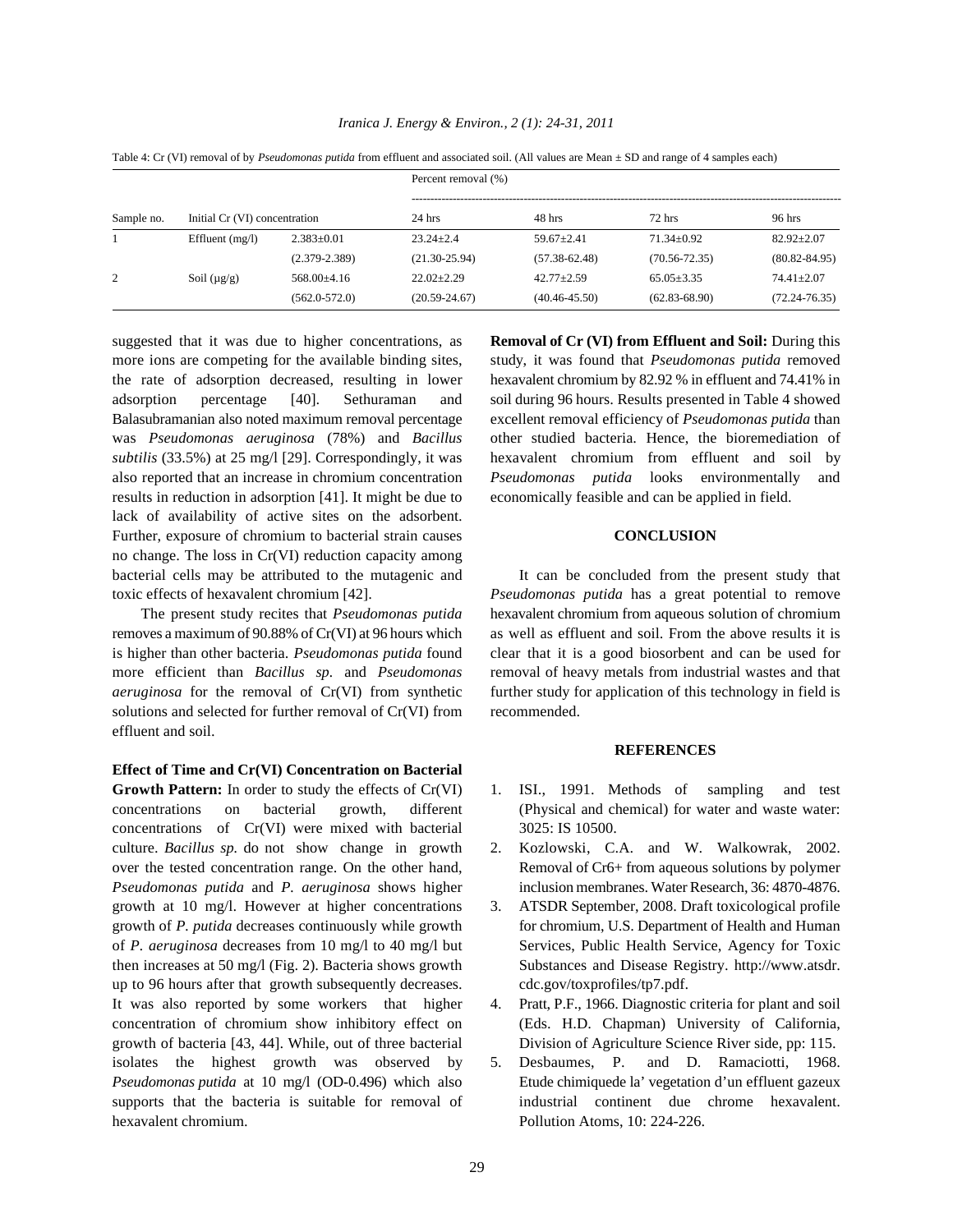- 6. Vazquez, M.D., C. Poschenriender and J. Barcelo, 18. Hossain, M.A., M. Alam, D. Yonge and P. Dutta, 1987. Chromium (VI) induced structural and ultrastructural changes in bush bean plants (*Phaseolus vulgaris* L.). Ann. Botany, 59: 427-438.
- 7. Yadav, G.C., G.C. Pandey, C.S. Singh and S.R.A. Yadav, 2006. Physico-chemical analysis of M/S Narang distillery, Nawabganj and Sugar factory Babhnan, Gonda effluents. Himalayan J. Environ. Zoolol., 20(1): 71-74.
- 8. CPCB., 2000-2001. Environmental standards for Ambient air, automobiles, fuels, industries and noise. Pollution Control Law Series, PCLS/4/2000-2001, Published by Central Pollution Control Board, New Delhi.
- 9. Anonymous, 2007. In Hindustan Times, dated September 15, 2007 the daily newspaper.
- 10. Shankar, B., 2009. Chromium pollution in the groundwaters of an industrial area in Bangalore, India. Environ. Engineering Sci., 26(2): 305-310.
- 11. Haryana State Pollution Control Board, 2009. Water is unfit for drinking in Sehraul village of Haryana, http://haryananews.org/tag/haryana-statepollution-control-board/ assessed 08.03.2010.
- 12. Anonymous. Hexavalent Chromium Pollution-Northwest Berkeley. http://berkeleycitizen. org/ harrison/harrison13.html assessed on 08.03.2010.
- 13. Jiandong, Z. and L. Xilin, 1987. Investigation and study of chromium pollution in Jinzhou. Chinese J. Preventive Med., 21(5): 1-3.
- 14. Brilly, M., B. Jamnik and D. Drobne, 2003. Chromium contamination of the Ljubijansko Poije aquifer. RMZ-Materials and Geo environment, 50(1): 71-74.
- 15. Bishnoi, N.R. and Garima, 2005. Fungus-An alternative for Bio-remediation of heavy metal containing waste water: A review. J. Scientific and Industrial Res., 64: 93-100.
- 16. Ahalya, N., R.D. Kanamadi and T.V. Ramachandra, 2005. Biosorption of chromium (VI) from aqueous solutions by the husk of Bengal gram (*Cicer arientinum*). Electronic J. Biotechnol., 8(3): 258-264.
- 17. Faybishenko, B., T.C. Hazen, E. Brodie, D. Joyner, S. Borglin, J. Hanlon, M. Conrad, T. Tokunaga, J. Wan, S. Hubbard, K.H. Williams, J.E. Peterson, M. Firestone, G. Andersen, T. Desantis, P.E. Long, D.R. Newcomer, C.T. Resch, A. Willett and S. Koenigsberg, 2007. Evaluation of the Effectiveness of Cr(VI) Biostimulation in Groundwater at Hanford 100H Site. American Geophysical Union, Fall Meeting 2007, abstract #H42B-04.
- 2005. Finite element modeling of Cr (VI) reduction by Shewanella oneidensis MR-1 employing the dual-enzyme kinetic model. Computers and Geosciences, 31(10): 1286-1292.
- 19. Saravanan, A., V. Brindha, R. Manimekalai and S. Krishnan, 2009. An evaluation of chromium and zinc biosorption by a sea weed (*Sargassum* sp.) under optimized conditions. Indian J. Sci. Technol., 2(1): 53-56.
- 20. Parameswari, E., A. Lakshmanan and T. Thilagavathi, 2009. Effect of pretreatment of blue green algal biomass on bioadsorption of chromium and nickel. Journal Algal Biomass Utilization, 1(1): 9-17.
- 21. Khatoon, S., J. Anwar, M. Hassan and R. Farooq, 2009. Removal of chromium (VI) by biosorption of Eucalyptus bark. World Appl. Sci. J., 6(12): 1638- 1643.
- 22. Blais, J.F., S. Shen, N. Meunier and R.D. Tyagi, 2003. Comparison of natural adsorbents for metal removal from acidic effluent. Environ. Technol.,24(2): 205-215.
- 23. Ting,J.A.S., L.M.D. Rosario, A.M. Ulano, H.V. Lee Jr, H.J. Ramos and R.B. Tumlos, 2010. Enhancement of Chromium (VI) Removal by Pre-Treatments of Cocolumber (*Cocos nucifera*) Sawdust: Vacuum Drying and Plasma Treatments. World Appl. Sci. J., 8(2): 241-246.
- 24. Hussein, H., S.F. Ibrahim, K. Kandeel and H. Moawad, 2004. Biosorption of heavy metals from waste water using *Pseudomonas* sp. Electron. J. Biotechnol., 7(1): 38-46.
- 25. Narasimhulu, K. and P.S. Rao, 2009. Studies on removal of toxic metals from wastewater using *Pseudomonas* Species. ARPN J. Engineering and Appl. Sci., 4(7): 58-63.
- 26. Silva, R.M.P., A.A. Rodríguez, J.M.G.M. De Oca and D.C. Moreno, 2009. Biosorption of chromium, copper, manganese and zinc by *Pseudomonas aeruginosa* AT18 isolated from a site contaminated with petroleum. Bioresource Technol., 100(4): 1533-1538.
- 27. Murugesan, A.G. and S. Maheswari, 2007. Uptake of hexavalent chromium from aqueous solution employing live, dead and immobilized bacterial biomass. J. Appl. Sci. Environ. Management, 11(4): 71-75.
- 28. Tarangini, K., 2009. Biosorption of Heavy Metals using Individual and Mixed cultures of *Pseudomonas aeruginosa* and *Bacillus subtilis.* M.Tech Thesis. Department of Chemical Engineering, National Institute of Technology, Rourkela-769008, Orissa, India.